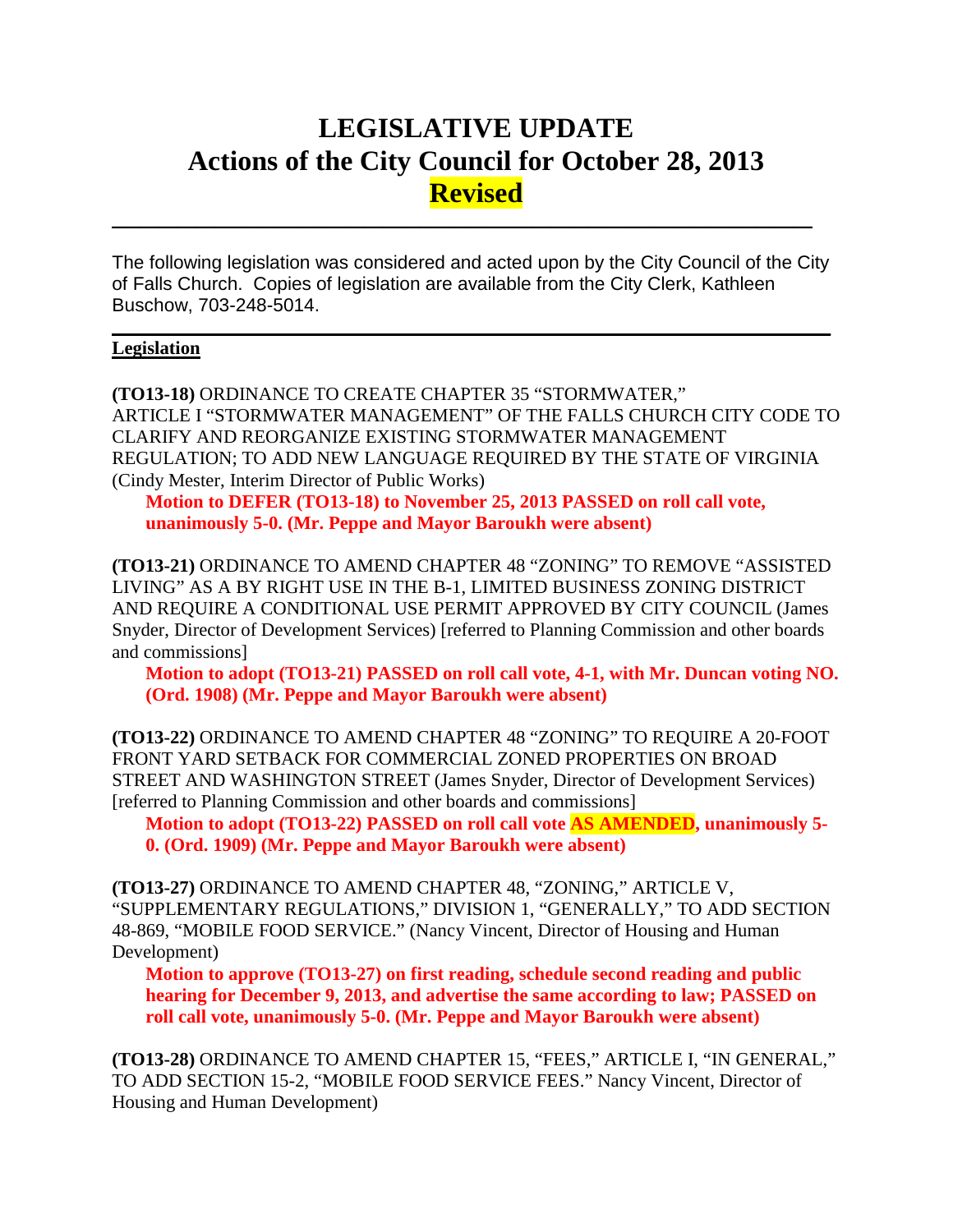**Motion to approve (TO13-28) on first reading, schedule second reading and public hearing for December 9, 2013, and advertise the same according to law; PASSED on roll call vote, unanimously 5-0. (Mr. Peppe and Mayor Baroukh were absent)**

**(TO13-26)** ORDINANCE TO AMEND CHAPTER 48 "ZONING," SECTION 48-235 "PRINCIPAL USES PERMITTED BY RIGHT,"TO MAINTAIN PRINCIPAL USE STATUS OF WATER UTILITY INFRASTRUCTURE SUBJECT TO SALE (John Foster, City Attorney) **Motion to approve (TO13-26) on 1<sup>st</sup> Reading, schedule second reading and public hearing for November 25; and advertise the same according to law; PASSED on roll call vote, unanimously 5-0. (Mr. Peppe and Mayor Baroukh were absent)**

**(TR13-33)** RESOLUTION ADOPTING THE CITY OF FALLS CHURCH BUS STOP MASTER PLAN (James Snyder, Director of Development Services) **Motion to pass (TR13-33) PASSED on roll call vote, unanimously 5-0. (Res. 2013-31) (Mr. Peppe and Mayor Baroukh were absent)**

**(TR13-29)** RESOLUTION TO ADOPT THE SOUTH WASHINGTON STREET CORRIDOR SMALL AREA PLAN (AREA PLAN NUMBER 2) AS A GUIDING DOCUMENT IN DECISION MAKING FOR PLANNING, ZONING AND DEVELOPMENT REVIEW, CAPITAL IMPROVEMENTS, CITY REGULATIONS AND POLICIES, AND INCLUDED, BY REFERENCE, IN THE CITY'S COMPREHENSIVE PLAN. (James Snyder, Director of Development Services)

**Motion to adopt (TR13-29) PASSED on roll call vote, unanimously 5-0. (Res. 2013-31) (Mr. Peppe and Mayor Baroukh were absent)**

**(TO13-29)** ORDINANCE TO ADJUST THE BOUNDARY LINE OF THE CITY OF FALLS CHURCH WITH FAIRFAX COUNTY TO ANNEX AND INCORPORATE THIRTEEN PARCELS AND OTHER LAND INTO THE CITY AND TO ADOPT A VOLUNTARY SETTLEMENT AGREEMENT WITH FAIRFAX COUNTY. (John Foster, City Attorney) **Motion to approve (TO13-29) on first reading, schedule second reading and public hearing for November 12, 2013, and advertise the same according to law; PASSED on roll call vote, unanimously 5-0. (Mr. Peppe and Mayor Baroukh were absent)**

#### **Consent Calendar**

AUTHORIZE CITY MANAGER TO AWARD CONTRACT FOR UP TO \$450,000 TO FORT MYER CONSTRUCTION CORPORATION FOR BROAD & PENNSYLVANIA INTERSECTION IMPROVEMENTS (CINDY MESTER, INTERIM DIRECTOR OF PUBLIC WORKS)

CONSENT MOTION: MOVE to Authorize the City Manager to award a contract for up to \$450,000 to Fort Myer Construction Corporation for Broad & Pennsylvania Intersection Improvements

AUTHORIZE THE CITY MANAGER TO AMEND EACH OF THE CONTRACTS WITH INTEGRITY CONSTRUCTION SERVICES, LLC; COLOSSAL CONTRACTORS, INC.;